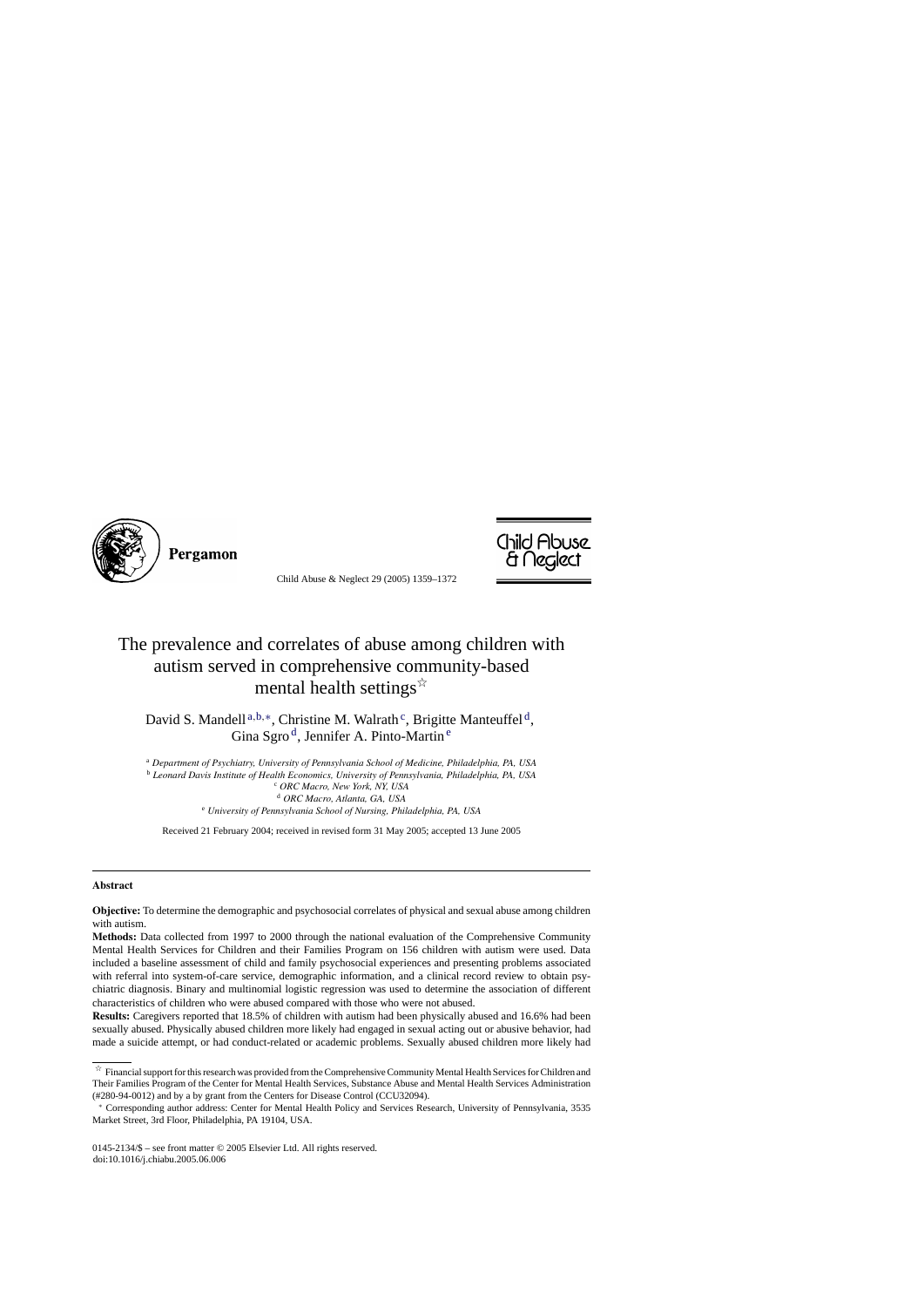engaged in sexual acting out or abusive behavior, suicidal or other self-injurious behavior, had run away from home, or had a psychiatric hospitalization. In adjusted multivariate models, the relationship between sexual abuse and sexual acting out, running away from home and suicidal attempts persisted.

**Conclusion:** Based on the prevalence of abuse and its association with various behaviors, clinicians should be as attuned to the psychosocial histories of children with autism as they are for other children, and consider the potential of abuse when these behaviors are observed.

© 2005 Elsevier Ltd. All rights reserved.

*Keywords:* Autism; Community-based mental health

## **Background**

A growing body of research suggests that children with mental impairments and developmental disabilities are at an increased risk of physical and sexual abuse [\(Westcott & Jones, 1999\).](#page-13-0) [Sullivan and](#page-13-0) [Knutson \(2000\)](#page-13-0) merged administrative records from one midwest city to find that 31% of children in the special education system had a record of being maltreated, compared with 9% of other children. Using similar methods, they found elevated risks for abuse and neglect among hospitalized children as well [\(Sullivan, Knutson, Scanlan, & Cork, 1997\).](#page-13-0) Data from the Second National Incidence Study of Child Maltreatment found the risk of maltreatment among disabled children to be between 1.6 and 2.2 times that of other children ([Crosse, Kaye, & Ratnofsky, 1993\).](#page-11-0) Smaller studies of abuse among clinical samples of children with developmental disabilities and multiple impairments have reported prevalence estimates between 40 and 60% [\(Ammerman, Hersen, Van Hesselt, Lubetsky, & Sieck, 1994;](#page-11-0) [Ammerman,](#page-11-0) [Van Hesselt, Hersen, McGonigle, & Lubetsky, 1989;](#page-11-0) [Newport, 1991; Westcott, 1993\).](#page-12-0) These numbers are quite possibly underestimates, since cognitive and verbal deficits mean that disabled children either may not be able to communicate about the abuse or may not be believed when they do report abuse ([Coles,](#page-11-0) [1990; Robb, 1990;](#page-11-0) [Tharinger, Horton, & Millea, 1990\).](#page-13-0)

In their reviews of related research, [Howlin and Clements \(1995\)](#page-12-0) and [Ammerman, Hersen, and](#page-11-0) [Lubetsky \(1988\)](#page-11-0) suggest that child-related reasons for this increased risk of sexual abuse include longterm dependency on caregivers, a tendency toward unquestioning compliance, lack of knowledge about sex or sexuality and sexual abuse, and poor communication skills. They also suggest that insecure attachment between mother and child due to early separation from the mother, the disappointment of having an impaired child, rejection and hostile feelings toward the impaired child, deficits in behaviors that promote attachment, and disappointment due to unrealistic expectations regarding behavior and abilities may increase the risk of physical abuse. There is little empirical evidence, however, to support these hypotheses.

While much has been written about the association between parental stress and maltreatment [\(Browne,](#page-11-0) [1986;](#page-11-0) [Egelend & Brunnquell, 1979;](#page-11-0) [Gelles, 1973\),](#page-12-0) and increased stress among parents of children with disabilities ([Bradshaw & Lawton, 1978;](#page-11-0) [Gallagher, Beckman, & Cross, 1983\),](#page-12-0) there are few empirical studies examining the relationship between family stress and abuse. [Sullivan and Knutson \(2000\)](#page-13-0) found that the number of family stressors was associated with the risk of abuse, and [Ammerman et al. \(1994\)](#page-11-0) found that lack of maternal social support was associated with abuse. [Westcott and Cross \(1996\),](#page-13-0) however, caution against treating disability as a stressor or risk factor for abuse per se, and suggest that researchers examine more specific child, family, and social factors that may be associated with abuse.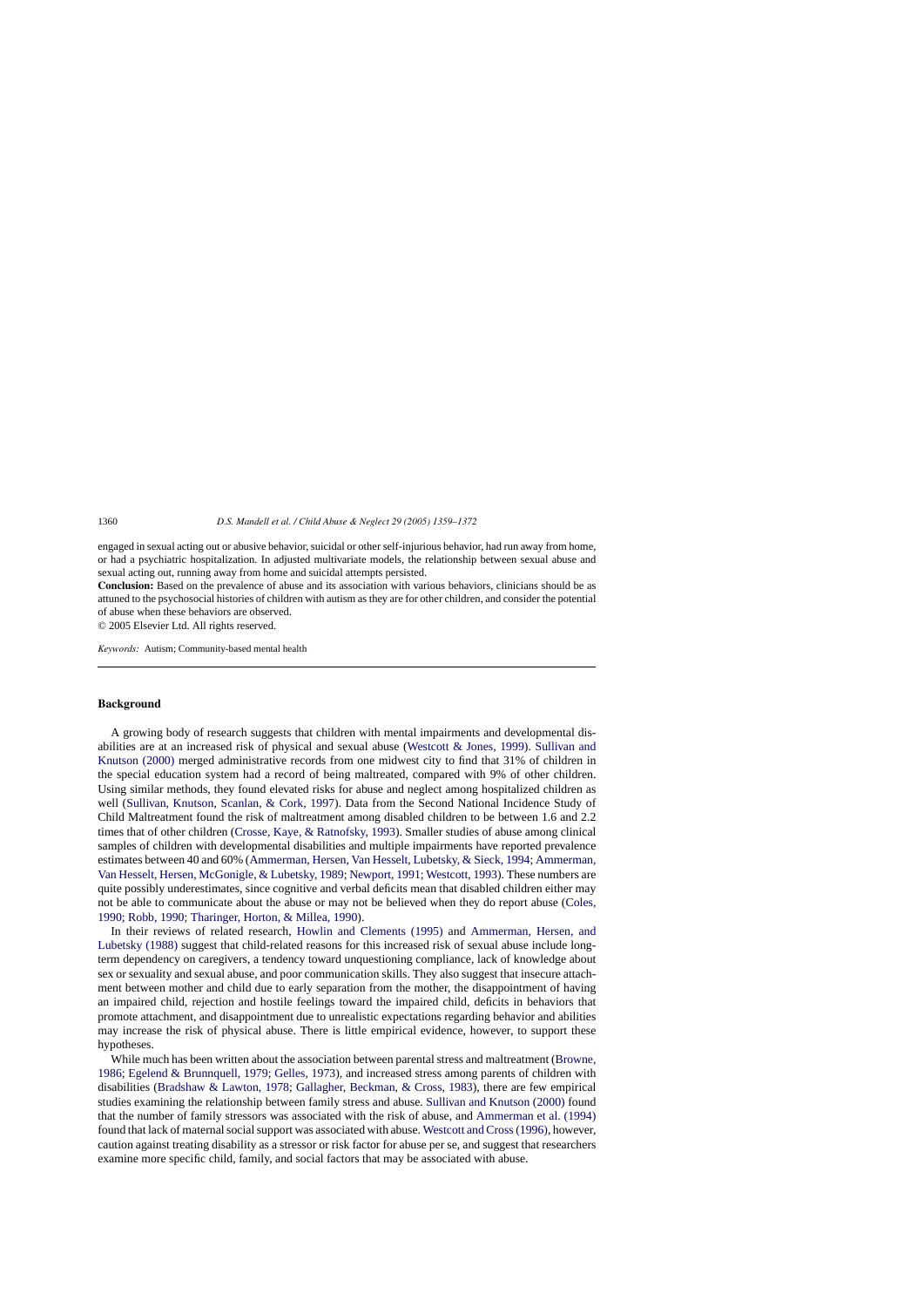Because of their social isolation and poor communication skills, children with autistic spectrum disorders may represent a group at particular risk of physical and sexual abuse ([Howlin & Clements, 1995\),](#page-12-0) although the only large-scale, community-based study published in this area found rates of abuse for children with autism similar to those in the general population ([Sullivan & Knutson, 2000\).](#page-13-0) For the most part, only case studies have characterized abuse among this group [\(Cook, Kieffer, Charak, & Leventhal,](#page-11-0) [1993;](#page-11-0) [Perkins & Wolkind, 1991\).](#page-12-0) In addition, the majority of studies of the prevalence and correlates of abuse among children with disabilities were conducted using institutionalized samples, whereas most children with autism are served in the community [\(Jacobson & Mulick, 2000;](#page-12-0) [Jarbrink & Knapp, 2001\).](#page-12-0) Researchers in this area have argued that hospitalized samples of maltreated children may oversample those with disabilities [\(Coon, Beck, & Coon, 1980;](#page-11-0) [Sullivan & Knutson, 2000\);](#page-13-0) [Berkson \(1946\)](#page-11-0) points out that in the study of the association of any two health conditions, if there is a given probability of entering a hospital associated with each of the two conditions (in this case, ASD and being abused), an individual with both conditions has a higher probability of entering a hospital than an individual with just one, thereby increasing the probability of observing an association between the conditions when studying hospitalized populations.

There is a lack of studies regarding the association of ASD and abuse in community settings, and characteristics among this group of children that might either increase their risk of being abused or be a clinical indication of abuse. Given recent increased interest in ASD and the growing number of children who receive this diagnosis ([Fombonne, 2003\),](#page-12-0) it becomes important to understand the psychosocial experiences of these children in order to adequately serve them. The purpose of this study was to provide evidence regarding the prevalence of physical and sexual abuse among children with autism served in the community, and to examine psychosocial, demographic and clinical characteristics associated with abuse.

#### **Methods**

#### *Data source*

This study makes use of data collected as part of the congressionally mandated national evaluation of the Comprehensive Community Mental Health Services for Children and their Families Program. As of October 2003, the Substance Abuse and Mental Health Services Administration's Center for Mental Health Services (CMHS) Child and Family Branch had funded 92 programs in 47 states and two territories of the United States to implement systems of care for children with serious emotional disturbance and their families. The goal of these systems is to provide comprehensive and co-ordinated community-based mental health services in a culturally appropriate manner that meet the individualized needs of the child and family and are delivered in the least restrictive environment possible [\(CMHS, 1999\).](#page-11-0)

The evaluation of this initiative was designed as a multilevel study to gather information on system development, service delivery practices, and child and family outcomes. The latter component involves longitudinal data collection from children and families to assess multiple life domains of behavior and functioning. Relevant to the current study, the longitudinal data collection efforts include a thorough baseline assessment of child and family lifetime experiences including abuse status and presenting problems associated with referral into system-of-care service, the collection of demographic information, and a clinical record review to obtain psychiatric diagnostic information. In an effort to maintain consistency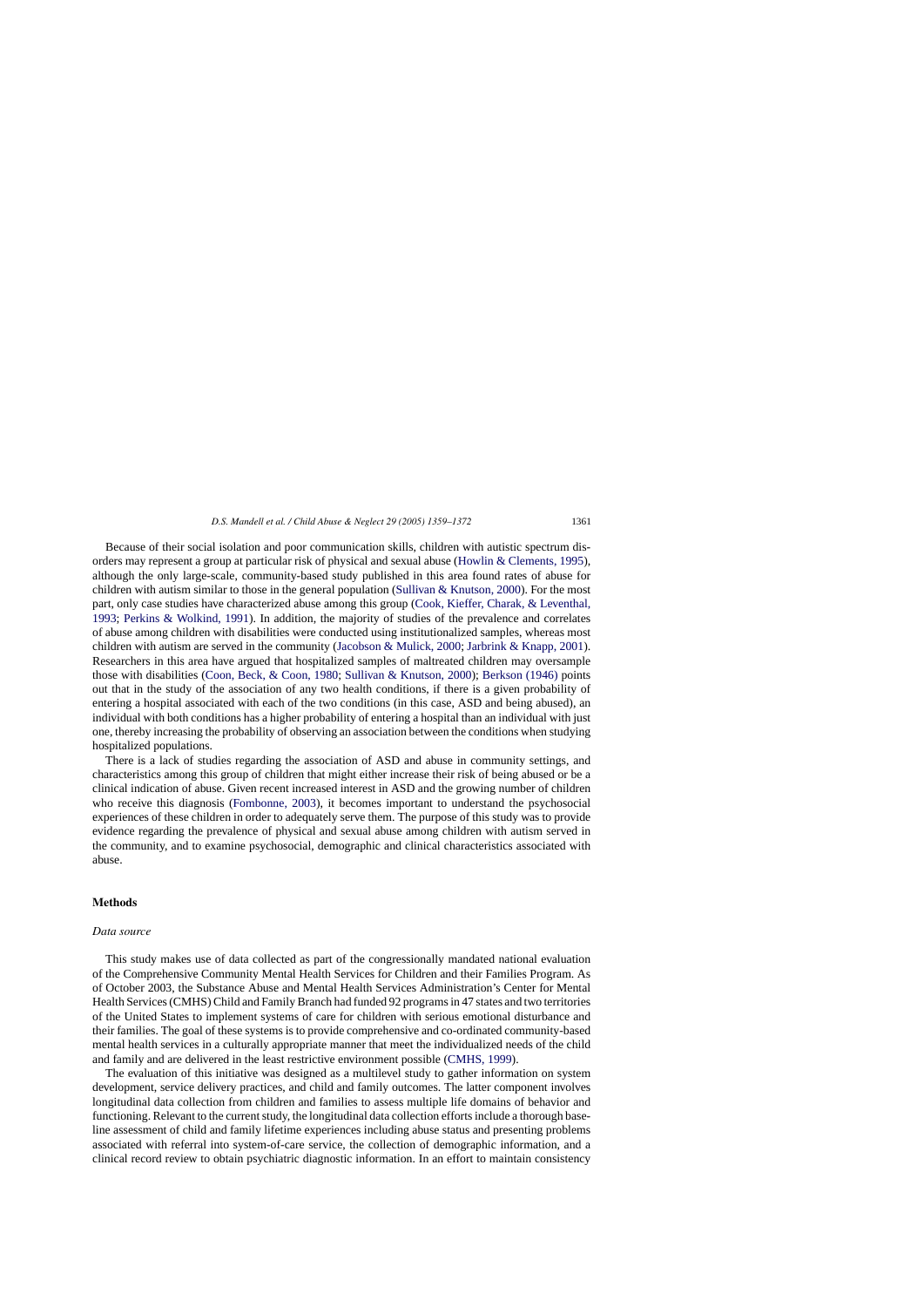across participating communities, children and their caregivers served as the primary informants for the longitudinal data collection effort, with caregivers providing the subset of information included in the current study. One exception, as noted above, was psychiatric diagnosis, which was abstracted from the clinical record. Evaluation data used in the current study were collected between 1997 and 2003 from 45 communities awarded these grants in 1997 through 2000. A more detailed description of the national evaluation protocol and its various components can be found elsewhere [\(CMHS, 1999;](#page-11-0) [Holden, Friedman,](#page-12-0) [& Santiago, 2001\).](#page-12-0)

### *Sample selection*

Of the 9,313 youth who were enrolled into the national evaluation between 1997 and 2003 and had been assigned a psychiatric diagnosis, approximately 2% ( $n = 182$ ) were diagnosed with either autistic ( $n = 26$ ) or Asperger's disorders  $(n=156)$ . Psychiatric diagnoses were evaluated and assigned using standards from the Diagnostic and Statistical Manual of Mental Disorders, Fourth Edition [\(American Psychiatric](#page-11-0) [Association, 2000\),](#page-11-0) and were abstracted from the clinical record at the time of children's entry into service. The data collection protocol required abstracting a current psychiatric diagnosis as determined by a qualified mental health professional from the agency referring the child into system-of-care service. Youth with the diagnosis of autistic or Asperger's disorder were included in the current analysis if their caregivers answered structured questions regarding the child's history of sexual abuse and physical abuse. Eighty-six percent (*n* = 156) of the children with autistic or Asperger's disorders met this criterion and are included in the current study sample. Children in the current study sample did not differ from those not selected with regard to their average age ( $p = .37$ ), sex ( $p = .49$ ), or racial/ethnic composition ( $p = .45$ ).

# **Indicators**

# *Sexual and physical abuse indicators*

At the time of children's intake into service, their caregivers participated in a structured clinical interview during which they were asked questions regarding demographic, service use, and psychosocial information. The questions were presented in the following manner: "I am going to ask you some questions about (child's name)'s background and family and about services which (child's name) has received." The questions asked of caregivers included "has (child's name) ever been physically abused?" and "has (child's name) ever been sexually abused?" Each question could be answered as "yes" or "no." Information gathered on the report of this maltreatment was subject to state-specific mandatory reporting requirements and was considered in the development of the child's treatment plan.

# *Demographic information*

Information on children's age, race/ethnicity, and gender was collected via structured interview from their caregivers at the time of children's intake into service. The low prevalence of many racial and ethnic categories necessitated the creation of a dichotomized race/ethnicity variable of minority (African-American, Hispanic, Native American, Asian, and "other") and nonminority (European-American) youth.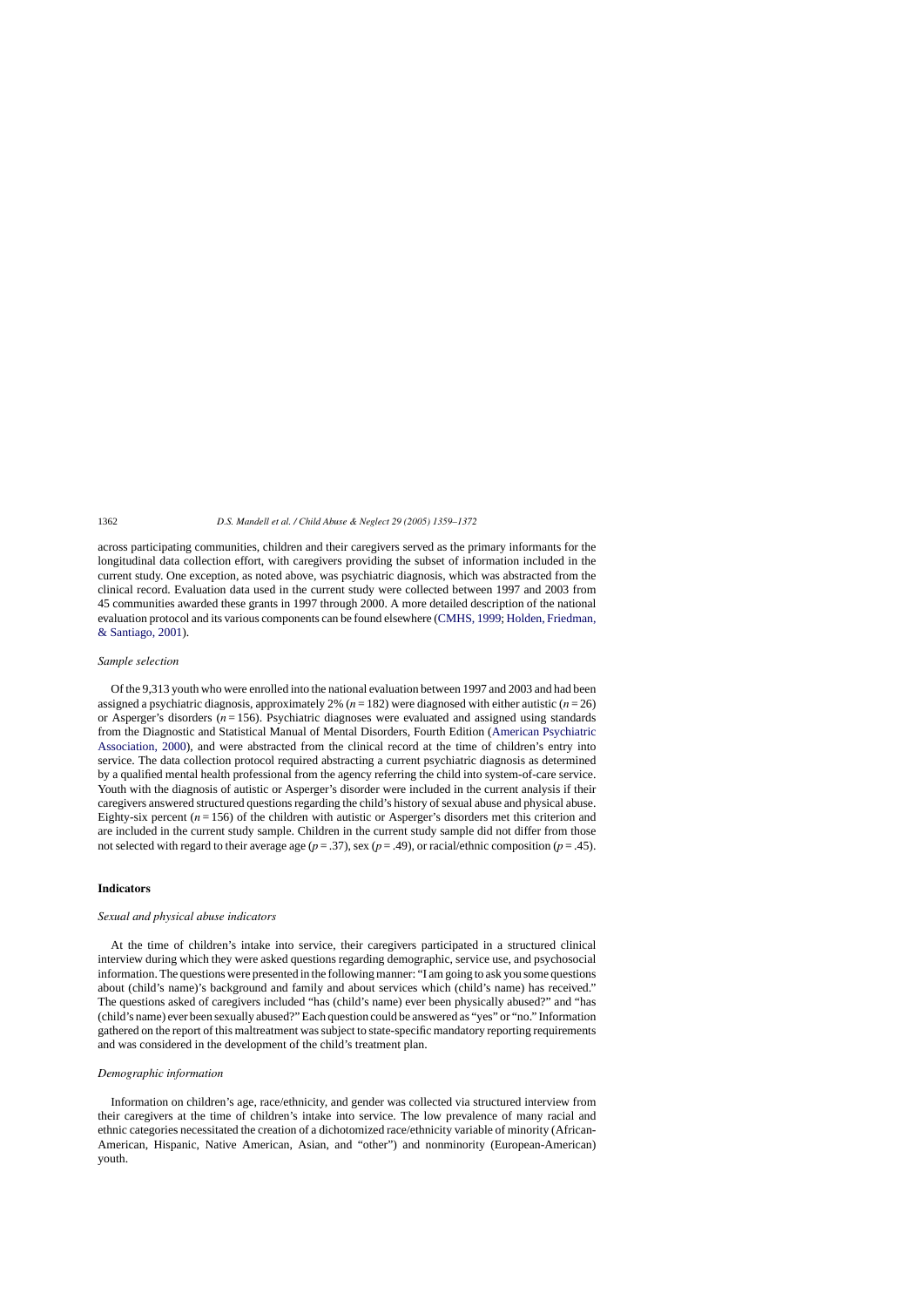# *Presenting problems*

Information on presenting problems was gathered during structured interviews with caregivers at children's intake into services. Caregivers were shown a list of 33 possible presenting problems and asked to identify those that led to children being referred for services. For the purpose of the current study, these problems were collapsed into 10 categories: self injury, suicide-related problems (attempt or ideation), somatic problems (e.g., eating or sleeping problems, internalizing problems) (e.g., anxious, sad, poor self-esteem), hyperactivity/attention problems, conduct-related problems (e.g., physical aggression, extreme verbal abuse, noncompliance), sexual acting out or sexual assault, social contact problems (e.g., social contact avoidance, poor peer interaction), and strange behavior.

#### *Psychosocial characteristics*

Information on the presence or absence of five lifetime psychosocial experiences of the child, including whether the child had ever experienced a psychiatric hospitalization, run away from home, attempted suicide, abused alcohol or other drugs, or had been sexually abusive, was gathered from caregivers via structured interview at the time of their child's intake into services.

#### *Analyses*

Analyses were conducted in two stages. First, bivariate logistic regression analyses were performed to assess the relationship between each independent variable of interest (demographic characteristics, presenting problems, psychosocial characteristics, and whether children had autistic or Asperger's disorder) and both dependent variables (physical and sexual abuse).

In the second stage of the analyses, two multinomial logistic regression models were conducted to examine (1) the association of demographic characteristics and presenting problems with physical and sexual abuse, and (2) the association of demographic and psychosocial characteristics with physical abuse. Multinomial logistic regression was used because it allows for the simultaneous comparison of children in the three abuse status categories, while adjusting for all other variables entered into the model. The coefficients associated with each variable represent odds ratios (OR) of a particular demographic characteristic or presenting problem for children in physical and sexual abuse groups relative to those who have never been abused.

Presenting problems and psychosocial characteristics were not presented in the same model because of concerns about power. Three mutually exclusive categories were created for the dependent variable in this analysis. Children were considered to have experienced "no abuse" if they had neither a history of physical nor sexual abuse. Children were considered to have experienced "physical abuse" if they had a history of physical abuse but no sexual abuse. Children were considered to have experienced "sexual abuse" if they had a history of sexual abuse, regardless of the presence of physical abuse. Only seven caregivers reported that their children had been both physically and sexually abused. This small number precluded separating this group from those who had been either physically or sexually abused, or making meaningful comparisons among the four groups (not abused, physical abuse only, sexual abuse only, and both physically and sexually abused). Sexual abuse took precedence over physical abuse for two reasons. First, analyses of the entire sample from the national evaluation of the Comprehensive Community Mental Health Services for Children and their Families Program suggested that, while the three abuse groups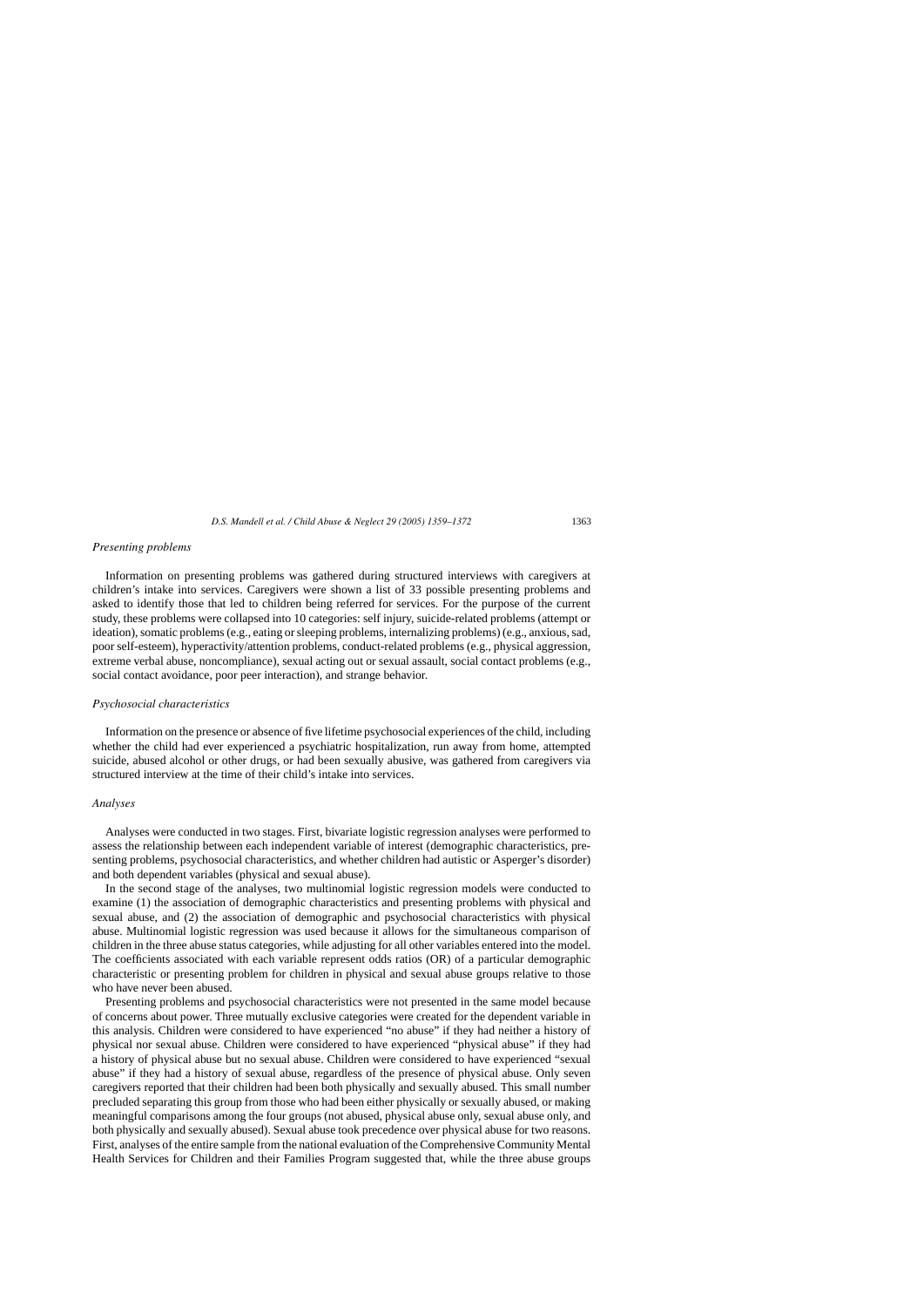were similar across demographic characteristics, those who were both physically and sexually abused were much more similar to those who were sexually abused only than to those who were physically abused only (data not shown). Second, a body of prior research indicates that the psychosocial sequelae for children who are physically and sexually abused are more similar to those of children who are sexually abused only than they are to children who are physically abused only [\(Bryer, Nelson, Miller, & Krol,](#page-11-0) [1987;](#page-11-0) [Chu & Dill, 1990;](#page-11-0) [Dubner & Motta, 1999;](#page-11-0) [Kamsner & McCabe, 2000;](#page-12-0) [Ogata et al., 1990; Stein et](#page-12-0) [al., 1996\).](#page-12-0) Children whose caregivers reported no abuse acted as the reference group for the analysis.

As suggested by [Hosmer and Lemeshow \(2001\)](#page-12-0) for logistic regression models with many independent variables and relatively small sample size, only those independent variables whose association with either physical or sexual abuse was statistically significant at *p* = .20 in the bivariate analyses were included in the multinomial model.

## *Power*

Cohen power tables were used to estimate statistical power ([Cohen, 1988\).](#page-11-0) For the bivariate analyses, the minimum sample available for any given variable was 149, and this number was used for the power analyses. This study provided a  $\beta$  of .83 to test for small to medium effect sizes (.2–.3) at an  $\alpha$  of .05. For the multinomial analysis of the association of demographic characteristics and presenting problems with abuse, this sample provided a  $\beta$  of .56 to test for small to medium effect sizes at an  $\alpha$  of .05 (*df* = 16). For the multinomial analysis of the association of demographic and psychosocial characteristics with abuse, this sample provided a  $\beta$  of .63 to test for small to medium effect sizes at an  $\alpha$  of .05 (*df* = 12).

## **Results**

#### *Descriptive results*

Of the 156 children with autistic and Asperger's disorders, 69.2% (*n* = 108) of their caregivers reported no abuse, and 14.1% (*n* = 22) reported physical abuse only; 12.2% (*n* = 19) reported sexual abuse only and 4.4%  $(n=7)$  reported physical and sexual abuse. For the purposes of the multinomial logistic regression, these last two categories comprised those in the "sexual abuse" category. Of the total sample, 69.2%  $(n=108)$  were male, 70.5%  $(n=110)$  were of European-American descent, and the average age of subjects was 11.6 years (*SD* = 3.8).

# *Bivariate results*

[Table 1](#page-6-0) shows the bivariate associations between physical abuse and demographic characteristics, presenting problems and psychosocial characteristics. Children who experienced physical abuse were more likely than other children to present with sexual acting out or sexually assaultive behavior ( $OR = 8.6$ ), and with academic problems  $(OR = 2.1)$ . Children who were physically abused were also more likely to be sexually abusive towards others ( $OR = 10.8$ ), to have attempted suicide ( $OR = 6.1$ ), and to have run away from home (OR = 2.8). The association of physical abuse and conduct problems (OR = 2.4), previous psychiatric hospitalization ( $OR = 1.8$ ), and older age (11.9 vs. 10.8 years) approached statistical significance.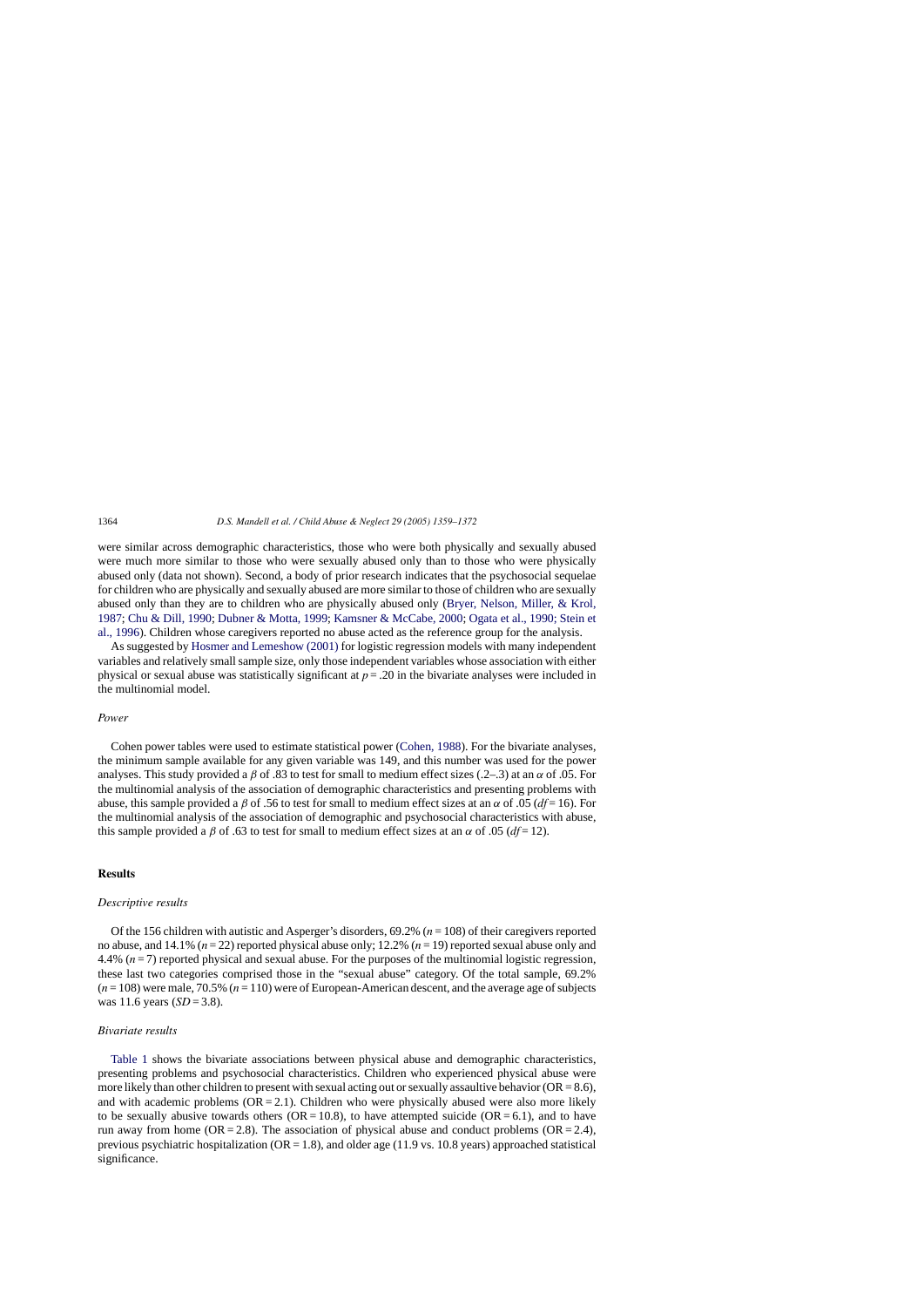#### <span id="page-6-0"></span>Table 1

Binary logistic regression analyses predicting physical abuse

|                                                 | History of physical<br>abuse | No history of physical<br>abuse | Odds ratio (95% confidence<br>interval) |  |
|-------------------------------------------------|------------------------------|---------------------------------|-----------------------------------------|--|
| Demographics                                    |                              |                                 |                                         |  |
| Male ( $n = 156$ )                              | 78.0%                        | 86.1%                           | $.6(.2-1.4)$                            |  |
| European-American ( $n = 149$ )                 | 68.4%                        | 74.8%                           | $.7(0.3-1.6)$                           |  |
| Average age (SD) $(n=156)^a$                    | 11.9(3.8)                    | 10.8(4.0)                       | $1.1(1.0-1.2)$                          |  |
| Presenting problem $(n=151)$                    |                              |                                 |                                         |  |
| Self-injury                                     | 24.4%                        | 16.4%                           | $1.6(.7-4.0)$                           |  |
| Suicide-related problems                        | 14.6%                        | 10.9%                           | $1.4(.5-4.0)$                           |  |
| Somatic problems                                | 34.1%                        | 25.5%                           | $1.5(.7-3.3)$                           |  |
| Internalizing problems                          | 48.8%                        | 41.8%                           | $1.3(.6-2.7)$                           |  |
| Hyperactive/attention problems                  | 56.1%                        | 50.0%                           | $1.3(.6-2.6)$                           |  |
| Conduct problems <sup>a</sup>                   | 82.9%                        | 67.3%                           | $2.4(1.0-5.8)$                          |  |
| Sexually acting out/sexual assault <sup>a</sup> | 24.4%                        | 3.6%                            | $8.6(2.5-29.1)$                         |  |
| Social contact problems                         | 48.8%                        | 48.2%                           | $1.0(.5-2.1)$                           |  |
| Academic problems <sup>a</sup>                  | 43.9%                        | 27.3%                           | $2.1(1.0-4.4)$                          |  |
| Strange behavior                                | 31.7%                        | 25.5%                           | $1.4(.6-3.0)$                           |  |
| Diagnosis ( $n = 160$ )                         |                              |                                 |                                         |  |
| Autistic disorder                               | 9.8%                         | 13.9%                           | Reference                               |  |
| Asperger's disorder                             | 90.2%                        | 86.1%                           | $1.6(.5-4.8)$                           |  |
| Lifetime psychosocial characteristics           |                              |                                 |                                         |  |
| Psychiatric hospitalization $(n = 154)^a$       | 50.0%                        | 36.0%                           | $1.8(.9-3.7)$                           |  |
| Runaway from home $(n = 153)^a$                 | 34.2%                        | 15.7%                           | $2.8(1.2-6.5)$                          |  |
| Suicide attempt $(n=152)^{a}$                   | 31.6%                        | 7.0%                            | $6.1(2.3-16.5)$                         |  |
| Substance use $(n=153)$                         | 10.0%                        | 0%                              | 1.1 (not calculable)                    |  |
| Sexual abusiveness $(n=153)^{a}$                | 28.2%                        | 3.5%                            | $10.8(3.2 - 36.5)$                      |  |

<sup>a</sup> Variable significant at the  $p \le 0.20$  level and included in the multinomial logistic regression analysis.

[Table 2](#page-7-0) presents the bivariate associations between sexual abuse and demographic characteristics, presenting problems and psychosocial characteristics. Males were less likely to be sexually abused ( $OR = .3$ ). Those with a history of sexual abuse were more likely to present with sexually acting out or assaultive behavior ( $OR = 8.6$ ), suicide-related problems ( $OR = 5.1$ ), and self-injurious behavior ( $OR = 2.8$ ). They were also more likely to be sexually abusive  $(OR = 12.3)$ , to have attempted suicide  $(OR = 6.9)$ , to have run away from home  $(OR = 4.0)$ , and to have had a previous psychiatric hospitalization  $(OR = 3.3)$ .

#### *Multinomial regression results*

[Table 3](#page-7-0) presents the odds ratios and 95% confidence intervals estimating the relationship between demographic characteristics, presenting problems, and the presence of either physical or sexual abuse. The model includes those variables whose association with either physical or sexual abuse was significant at *p* = .20 (see Tables 1 and 2). Using this criterion, age, sex, self-injurious behavior, suicide-related behavior, conduct problems, sexually acting out, and academic problems were entered into the model. The final model, which included 149 cases, demonstrated acceptable model fit ( $\chi^2(16) = 70.4$ ,  $p < .001$ ),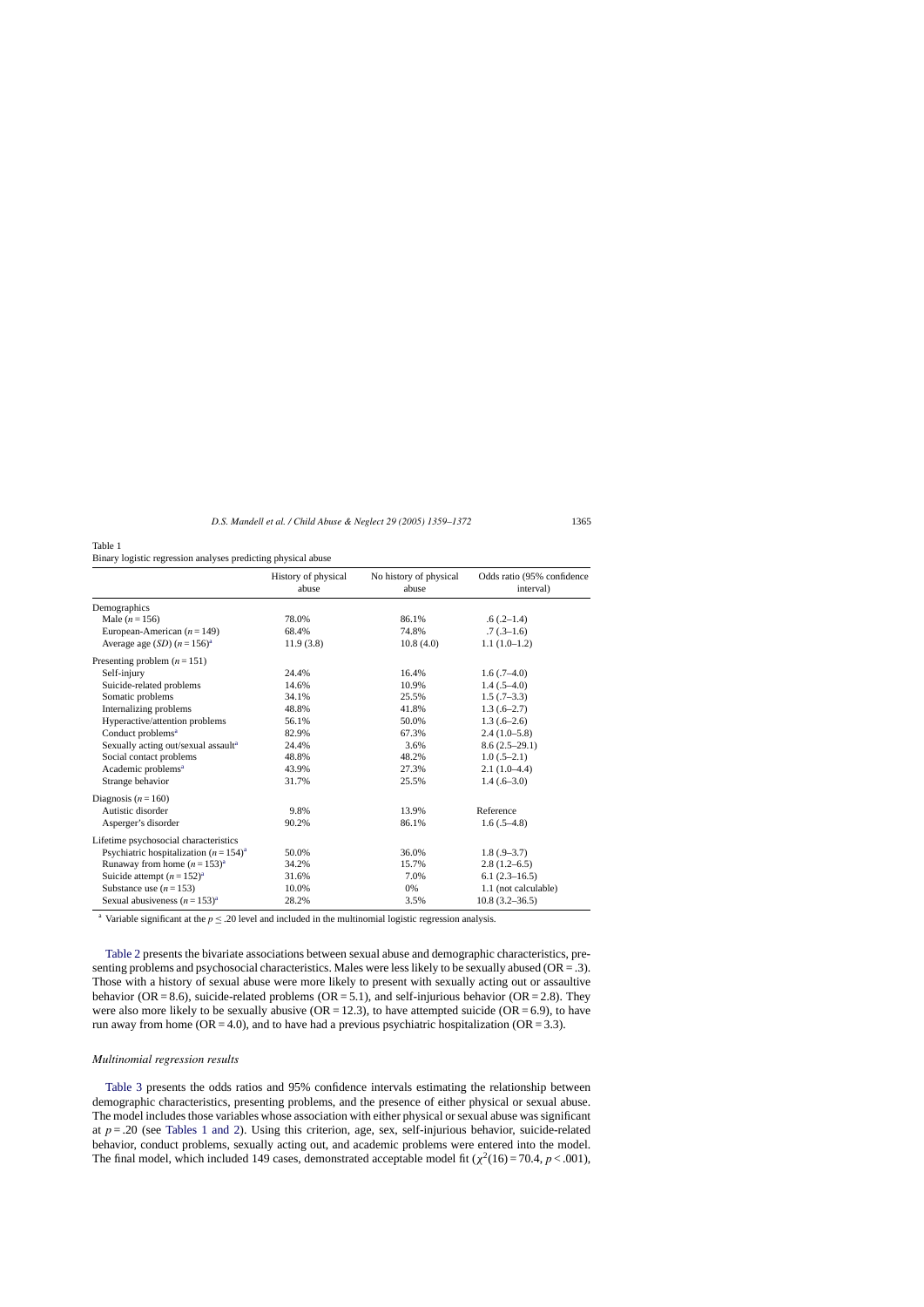# Table 2

|  |  | Binary logistic regression analyses predicting sexual abuse |  |  |  |  |
|--|--|-------------------------------------------------------------|--|--|--|--|
|--|--|-------------------------------------------------------------|--|--|--|--|

|                                                 | History of sexual<br>abuse | No history of sexual<br>abuse | Odds ratio (95% confidence<br>interval) |
|-------------------------------------------------|----------------------------|-------------------------------|-----------------------------------------|
| Demographics                                    |                            |                               |                                         |
| Male $(n = 156)^{a}$                            | 69.2%                      | 86.9%                         | $.3(.1-.9)$                             |
| European-American ( $n = 149$ )                 | 64.0%                      | 75.0%                         | $.6(.2-1.5)$                            |
| Age $(n = 156)$ (SD)                            | 11.9(4.3)                  | 10.9(3.9)                     | $1.1(1.0-1.2)$                          |
| Presenting problem $(n=151)$                    |                            |                               |                                         |
| Self-injury <sup>a</sup>                        | 30.8%                      | 16.0%                         | $2.3(.9-6.1)$                           |
| Suicide-related problems <sup>a</sup>           | 30.8%                      | 8.0%                          | $5.1(1.8-14.7)$                         |
| Somatic problems                                | 30.8%                      | 27.2%                         | $1.2(.5-3.0)$                           |
| Internalizing problems                          | 46.2%                      | 43.2%                         | $1.1(.5-2.6)$                           |
| Hyperactive/attention problems                  | 53.8%                      | 51.2%                         | $1.1(.5-2.6)$                           |
| Conduct problems                                | 80.8%                      | 69.6%                         | $1.8(.6-5.2)$                           |
| Sexually acting out/sexual assault <sup>a</sup> | 34.6%                      | 4.0%                          | $12.7(3.8-42.4)$                        |
| Social contact problems                         | 42.3%                      | 49.6%                         | $.8(.3-1.8)$                            |
| Academic problems                               | 43.9%                      | 27.3%                         | $1.7(0.7-4.2)$                          |
| Strange behavior                                | 23.1%                      | 28.0%                         | $.8(.3-2.1)$                            |
| Diagnosis $(n=157)^{a}$                         |                            |                               |                                         |
| Autistic disorder                               | 7.7%                       | 13.8%                         | Reference                               |
| Asperger's                                      | 86.2%                      | 92.3%                         | $1.9(.4 - 8.9)$                         |
| Lifetime psychosocial characteristics           |                            |                               |                                         |
| Psychiatric hospitalization $(n = 154)^a$       | 64.0%                      | 34.9%                         | 3.3(1.4–8.1)                            |
| Runaway from home $(n = 153)^a$                 | 43.5%                      | 16.2%                         | $4.0(1.6-10.3)$                         |
| Suicide attempt $(n=152)^{a}$                   | 39.1%                      | 8.5%                          | $6.9(2.4-19.5)$                         |
| Substance use $(n = 153)$                       | 16.0%                      | .0%                           | 1.2 (.0–could not calculate)            |
| Sexual abusiveness $(n=153)^{a}$                | 37.5%                      | 4.7%                          | $12.3(3.8-39.4)$                        |

<sup>a</sup> Variable significant at the  $p \leq 0.20$  level and included in the multinomial logistic regression analysis.

## Table 3 Multinomial logistic regression of presenting problem and demographics predicting abuse  $(n = 128)$

| Relative risk ratios compare each abuse<br>group to children who were not abused | Sexual abuse |              | Physical abuse |             |
|----------------------------------------------------------------------------------|--------------|--------------|----------------|-------------|
|                                                                                  | <b>RRR</b>   | 95% CI       | <b>RRR</b>     | 95% CI      |
| Demographics                                                                     |              |              |                |             |
| Male                                                                             | .3           | $.0 - 1.0$   | .6             | $-2-2.4$    |
| Age (years)                                                                      | 1.0          | $.9 - 1.2$   | 1.1            | $.9 - 1.2$  |
| Presenting problem                                                               |              |              |                |             |
| Self-injury                                                                      | .9           | $-2-3.7$     | .6             | $-2-2.3$    |
| Suicide-related problems                                                         | 3.5          | $.9 - 13.8$  | .9             | $.2 - 4.6$  |
| Conduct problems                                                                 | 1.8          | $.5 - 6.7$   | 2.7            | $.8 - 9.1$  |
| Sexually acting out/sexual assault                                               | 10.1         | $1.8 - 56.4$ | 2.7            | $.4 - 18.4$ |
| Academic problems                                                                | .6           | $-2-2.3$     | 1.1            | $-4-3.1$    |

<span id="page-7-0"></span>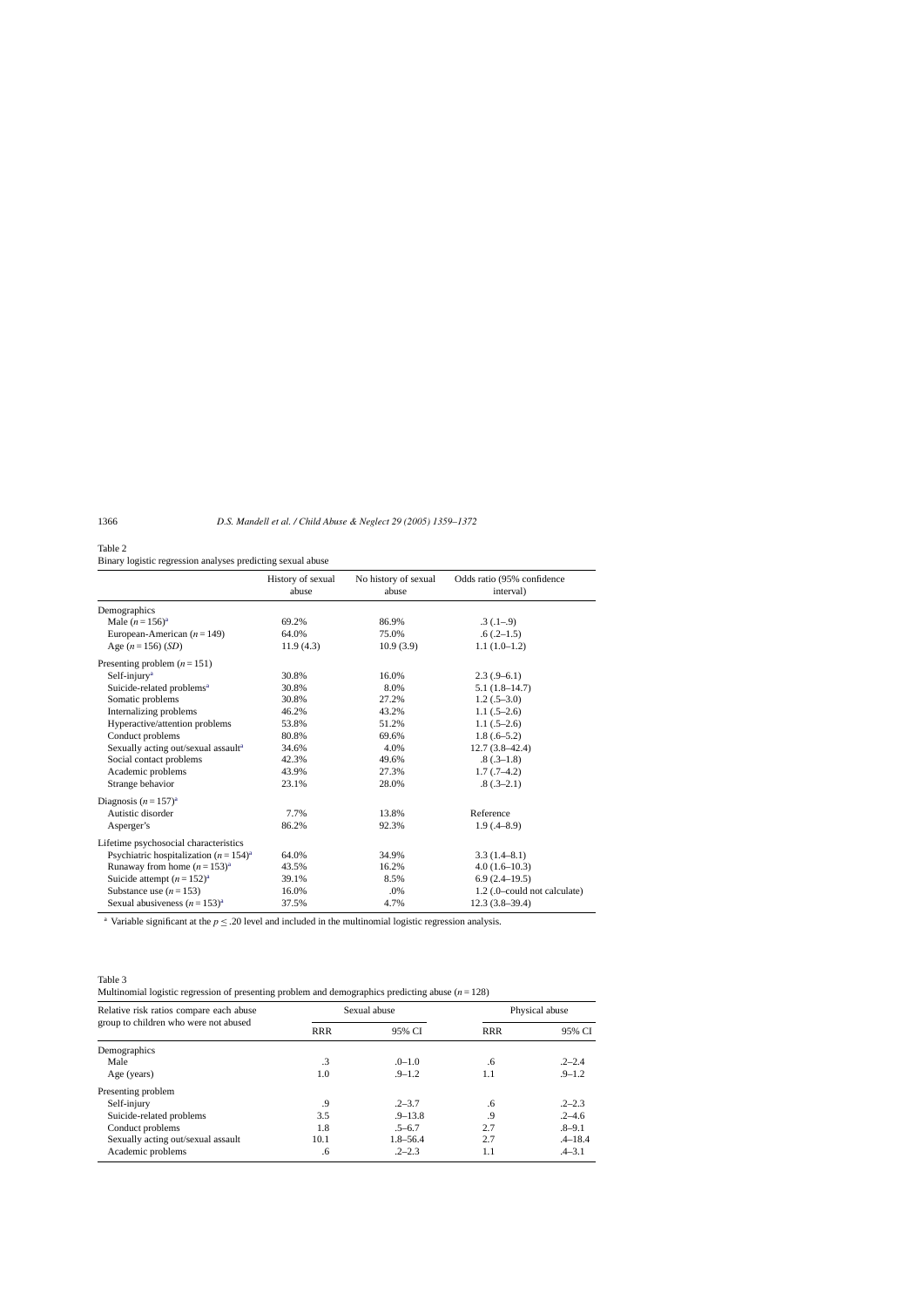| Relative risk ratios compare each abuse<br>group to children who were not abused |            | Sexual abuse | Physical abuse |             |
|----------------------------------------------------------------------------------|------------|--------------|----------------|-------------|
|                                                                                  | <b>RRR</b> | 95% CI       | <b>RRR</b>     | 95% CI      |
| Demographics                                                                     |            |              |                |             |
| Male                                                                             | $\cdot$ 3  | $.1 - 1.0$   | .6             | $-2-2.2$    |
| Age (years)                                                                      | 1.0        | $.9 - 1.2$   | 1.0            | $.9 - 1.2$  |
| Lifetime psychosocial characteristics                                            |            |              |                |             |
| Psychiatric hospitalization                                                      | 1.9        | $.6 - 5.9$   | .3             | $-1-1.3$    |
| Runaway from home                                                                | 5.4        | $1.7 - 17.4$ | .8             | $.3 - 2.2$  |
| Suicide attempt                                                                  | 4.4        | $1.1 - 17.2$ | 2.7            | $.6 - 11.1$ |
| Being sexually abusive towards others                                            | 10.6       | $2.4 - 47.2$ | 2.1            | $.3 - 13.4$ |

Multinomial logistic regression of psychosocial characteristics and demographics predicting abuse (*n* = 128)

and accounted for 14.4% of the variance in the dependent variable (Cox and Snell,  $R^2 = .144$ ). Only sexually acting out remained significant at  $p = .05$  in predicting sexual abuse (OR = 10.1); suicide-related problems approached statistical significance ( $OR = 3.5$ ). No presenting problems remained statistically significant in predicting physical abuse.

Table 4 presents the relative risk ratios and 95% confidence intervals estimating the relationship between demographic, psychosocial characteristics, and the presence of either physical or sexual abuse. The model includes those variables whose association with either physical or sexual abuse was significant at  $p = 0.20$  (see [Tables 1 and 2\)](#page-6-0). Using this criterion, age, sex, having had a previous psychiatric hospitalization, having run away from home, having made a suicide attempt, and being sexually abusive towards others were entered into the model. The final model, which included 151 cases, demonstrated acceptable model fit ( $\chi^2(12) = 40.5$ ,  $p < .001$ ), and accounted for 23.5% of the variance in the dependent variable (Cox and Snell  $R^2 = .235$ ). Being sexually abusive towards others (OR = 10.6), running away from home ( $OR = 5.4$ ) and having made a suicide attempt ( $OR = 4.4$ ) remained statistically significant at  $p = 0.05$  in predicting sexual abuse. No presenting problems remained statistically significant in predicting physical abuse.

# **Discussion**

Table 4

The results of this study suggest that, among children with autistic and Asperger's disorder treated in community mental health settings, almost one in five had experienced physical abuse and one in six had experienced sexual abuse. While these rates are lower than those previously reported among institutionalized samples of children with disabilities [\(Ammerman et al., 1994, 1989\),](#page-11-0) they are not much lower than reported rates among children in community mental health care [\(Walrath et al., 2003\),](#page-13-0) and are much higher than those reported among children with autism served through the special education system [\(Sullivan & Knutson, 2000\).](#page-13-0)

While a number of presenting problems and psychosocial characteristics were more prevalent among children with autism who had been either physically or sexually abused than among those who had not, fewer variables of interest maintained their association with abuse in the multinomial model. Children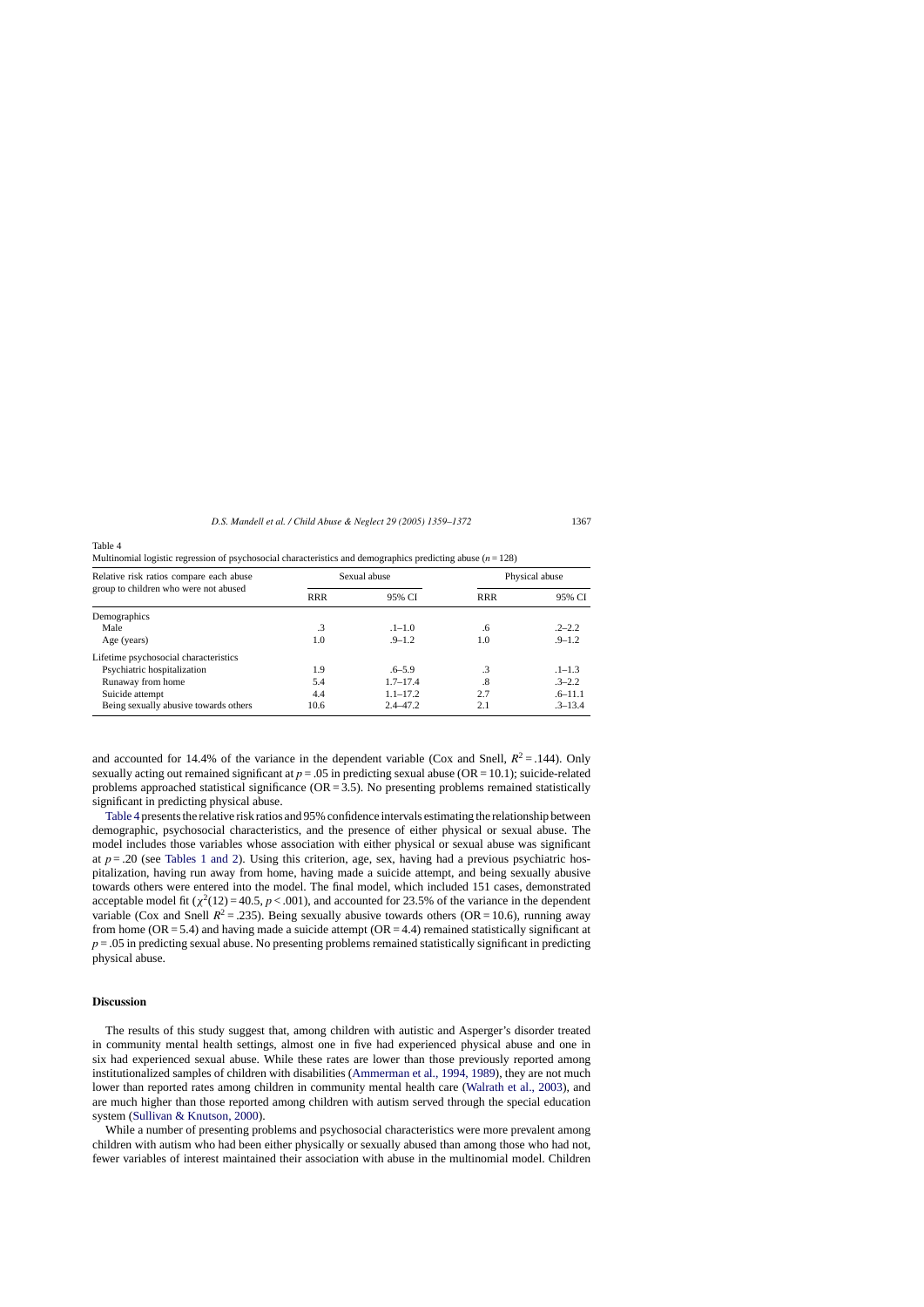who were sexually abused were much more likely than other children to engage in sexually acting out behavior or to be sexually abusive towards others; they were also more likely to have run away from home or to have made a suicide attempt. These findings are consistent with research on typically developing children, which has found that abused children are more likely to engage in suicidal ([Evans, Hawton, &](#page-11-0) [Rodham, 2005\),](#page-11-0) delinquent and sexualized behaviors [\(English, 1998; Nurcombe, 2000\).](#page-11-0) The other two studies of individuals with developmental disabilities have found that behaviors associated with sexual abuse are similar to those of typically developing individuals, although they focused on adults rather than children [\(Sequeira & Hollins, 2003;](#page-12-0) [Sequeira, Howlin, & Hollins, 2003\).](#page-12-0)

# *Limitations*

A number of study limitations should be considered. First, since these data were collected as part of a service evaluation initiative, diagnoses were not determined using standardized instruments. Several studies, however, have found good to excellent reliability associated with both the diagnosis of autistic spectrum disorders and the differentiation of subtypes ([Eisenmajer et al., 1996; Fombonne et al., 2004;](#page-11-0) [Hill et al., 2001; Mahoney et al., 1998\).](#page-11-0) A related limitation is that these data were not collected specifically to examine issues related to abuse, and, therefore, numerous variables known to be associated with abuse were not available for analysis. A third limitation is that data were based on caregivers' reports. Problems with recall and stigma associated with revealing a history of abuse and other psychosocial characteristics may have influenced responses; however, [Finkelhor and Moore \(1997\)](#page-11-0) suggest the potential utility of using caregiver report, even for an issue as sensitive as child sexual abuse. They found that 5.7% of parents report that their children had a lifetime history of sexual abuse; our finding of three times that proportion in this study sample is consistent with previous research on children with disabilities ([Crosse et al., 1993;](#page-11-0) [Sobsey & Mansell, 1994\).](#page-12-0) There are no available data, however, on the validity of caregiver report with regard to physical abuse. Fourth, the colinearity among different presenting problems may have obscured the multivariate relationships with abuse, and the relatively small sample size precluded having the power to test some associations and interactions between independent variables. The fact that certain associations remained significant in the underpowered multinomial models suggests the robustness of these findings. Finally, the children in this study sample were referred into comprehensive community mental health services. To our knowledge, no published information is available on how their characteristics may differ from the general population of children with autistic spectrum disorders.

# *Implications*

Despite these limitations, these findings have important implications for treatment, service delivery and future research. Perhaps one of the most important implications relates to the fact that, because there is consensus that the etiology of ASD is primarily biological and not as influenced by psychosocial environment as some other disorders ([Filipek et al., 2000;](#page-11-0) [Folstein & Rosen-Sheidley, 2001;](#page-11-0) [Volkmar, Lord,](#page-13-0) [Bailey, Schultz, & Klin, 2004\),](#page-13-0) clinicians may be less likely to assess environmental characteristics of children with ASD. The results of this study suggest that clinicians should be as attuned to the psychosocial histories of children with ASD as they are for other children, especially since most research in this area suggests that children with disabilities who are abused are as or more likely that other children to experience the negative consequences of abuse ([Mansell, Sobsey, & Moskal, 1998;](#page-12-0) [Sequeira et al., 2003;](#page-12-0)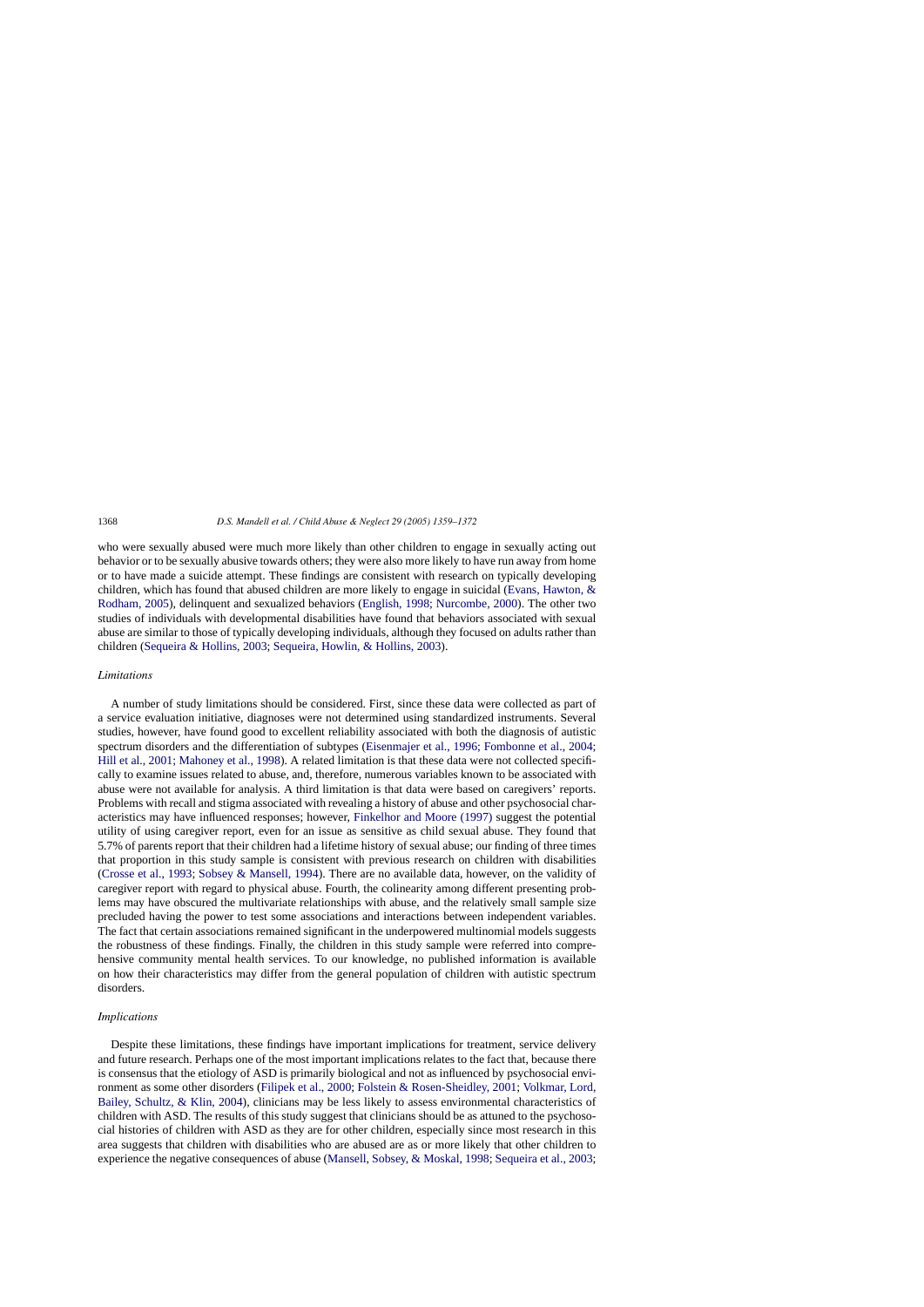[Sequeira & Hollins, 2003\).](#page-12-0) More specific implications that may relate either to physical abuse or sexual abuse are discussed separately below.

#### *Physical abuse*

There are a number of possible interpretations of the findings related to physical abuse. It is possible that parents of children with ASD may attempt to control behaviors through physically abusive means. [Ammerman et al. \(1994\)](#page-11-0) found evidence for this hypothesis in their study of psychiatrically hospitalized children with developmental disabilities, in which behaviors perceived by parents as acting out or rebellious were highly correlated with abuse. It is also possible that the observed presenting problems are a manifestation of physical abuse. One could also hypothesize a transactional model of behaviors and abuse, in which parents respond to children's problem behaviors in a way that does not cause the child to modify the behavior in the way the parent wishes. [Patterson and Garwick](#page-12-0) [\(1994\),](#page-12-0) among others, have posited this type of model in which child health, family functioning, and adaptation continually affect each other. An important implication of this hypothesis is that early identification of children with ASD and related parent education may reduce the risk of abuse. In their review of the literature in this area, [Campbell and Patterson \(1995\)](#page-11-0) cite the effectiveness of family interventions in improving family functioning, and consequently the health of children with chronic conditions such as autism. [Westcott and Cross \(1996\),](#page-13-0) however, have pointed out the limitations and dangers of only focusing on parent and child behaviors, and advocate for considering the social context in which the abuse takes place. Future research should incorporate meaningful data on these other contextual factors when examining the causes and consequences of abuse among children with disabilities.

## *Sexual abuse*

The study results provide important indication that sexually acting out and assaultive behavior, running away from home, and suicidal behavior in children with autism are important warning signs that children may have been sexually abused. The association between these behaviors and sexual abuse persisted even after controlling for demographic characteristics and all other presenting problems. In the presence of these behaviors, clinicians should probe for the possible presence of sexual abuse ([Howlin & Clements,](#page-12-0) [1995\).](#page-12-0)

The relatively high prevalence of sexual abuse among children with autism suggests the need to develop ways to communicate with this group about their own and others sexuality and sexually appropriate behavior. Research suggests that individuals with autism have knowledge of ([Lunsky & Konstantareas,](#page-12-0) [1998;](#page-12-0) [Ousley & Mesibov, 1991\)](#page-12-0) and engage in sexual behavior ([Konstantareas & Lunsky, 1997;](#page-12-0) [Van](#page-13-0) [Bourgondien, Reichle, & Palmer, 1997\).](#page-13-0) While concerns about this behavior have been documented, more research is required on successful methods for communicating related information ([Koller, 2000\).](#page-12-0)

This study adds to a small body of literature documenting differences in the behaviors of individuals with developmental disabilities who are abused compared with those who are not abused. The results suggest that, in a community sample presenting for mental health treatment, abuse is relatively prevalent, and there are specific behaviors that appear to indicate increased risk.

The research was made possible by the hard work of the local sites, funded across the country, which contributed to the national data set.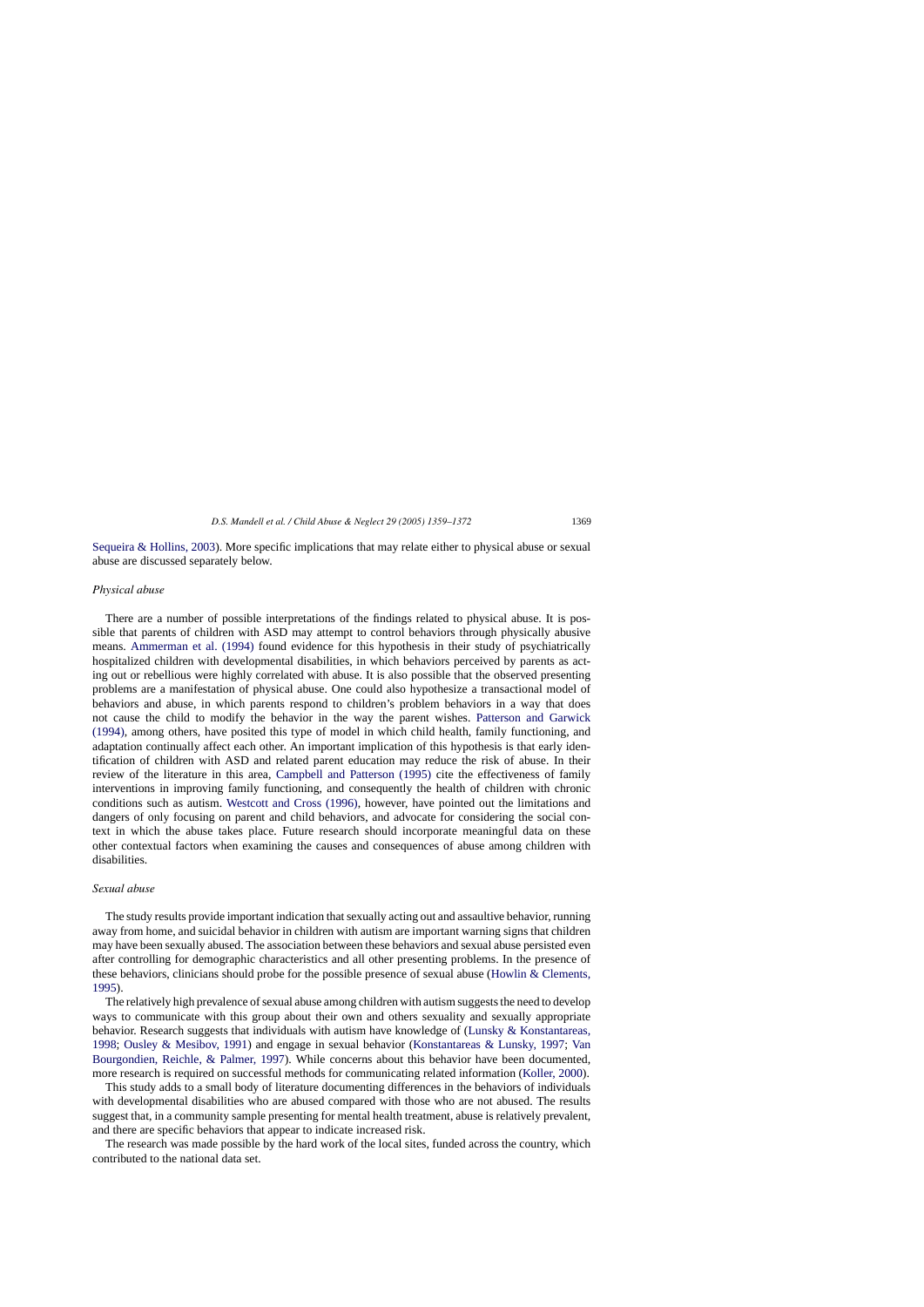### <span id="page-11-0"></span>**References**

- American Psychiatric Association. (2000). *Diagnostic and statistical manual of mental disorders* (4th ed.). Washington, DC: American Psychiatric Association.
- Ammerman, R., Hersen, M., & Lubetsky, M. (1988). Assessment and treatment of abuse and neglect in multihandicapped children and adolescents. *International Journal of Rehabilitation Research*, *11*(3), 313–314.
- Ammerman, R., Hersen, M., Van Hesselt, V., Lubetsky, M., & Sieck, W. (1994). Maltreatment in psychiatricaly hospitalized children and adolescents with developmental disabilities: Prevalence and correlates. *Journal of the American Academy of Child & Adolescent Psychiatry*, *33*(4), 567–576.
- Ammerman, R., Van Hasselt, V., Hersen, M., McGonigle, J., & Lubetsky, M. (1989). Abuse and neglect in psychiatrically hospitalized multihandicapped children. *Child Abuse & Neglect*, *13*, 335–343.
- Berkson, J. (1946). Limitation of the application of fourfold table analysis to hospital data. *Biomedical Bulletin*, *2*, 47–53.
- Bradshaw, J., & Lawton, D. (1978). Tracing the causes of stress in families with handicapped children. *British Journal of Social Work*, *8*, 181–192.
- Browne, D. (1986). The role of stress in the commission of subsequent acts of child abuse and neglect. *Journal of Family Violence*, *1*, 289–297.
- Bryer, J., Nelson, B., Miller, J., & Krol, P. (1987). Childhood sexual and physical abuse as factors in adult psychiatric illness. *American Journal of Psychiatry*, *144*(11), 1426–1430.
- Campbell, T., & Patterson, J. (1995). The effectiveness of family interventions in the treatment of physical illness. *Journal of Marital & Family Therapy*, *21*(4), 545–583.
- Center for Mental Health Services (CMHS). (1999). *Annual report to congress on the evaluation of the comprehensive community mental health services for children and their families program*. Atlanta, GA: ORC Macro.
- Chu, J., & Dill, D. (1990). Dissociative symptoms in relation to childhood physical and sexual abuse. *American Journal of Psychiatry*, *147*(7), 887–892.
- Cohen, J. (1988). *Statistical power analysis for the behavioral sciences* (2nd ed.). Lawrenceville, NJ: Lawrence Erlbaum Associates.
- Coles, W. (1990). Sexual abuse of persons with disabilities: A law enforcement perspective. *Developmental Disabilities Bulletin*, *18*, 35–43.
- Cook, E., Kieffer, J., Charak, D., & Leventhal, B. (1993). Autistic disorder and post-traumatic stress disorder. *Journal of the American Academy of Child & Adolescent Psychiatry*, *32*(6), 1292–1294.
- Coon, K., Beck, F., & Coon, R. (1980). Implications for evaluating abused children: An independent study of the frequency of abused children referred to and enrolled in special education classes in a major southeastern united states metropolitan area. *Child Abuse & Neglect*, *4*, 153–156.
- Crosse, S., Kaye, E., & Ratnofsky, A. (1993). *A report on the maltreatment of children with disabilities*. Washington, DC: National Center on Child Abuse and Neglect.
- Dubner, A., & Motta, R. (1999). Sexually and physically abused foster care children and posttraumatic stress disorder. *Journal of Consulting & Clinical Psychology*, *67*(3), 367–373.
- Egelend, B., & Brunnquell, D. (1979). An at-risk approach to the study of child abuse. *Journal of the American Academy of Child Psychiatry*, *18*, 219–236.
- Eisenmajer, R., Prior, M., Leekam, S., Wing, L., Gould, J., Welham, M., & Ong, B. (1996). Comparison of clinical symptoms in autism and asperger's disorder. *Journal of the American Academy of Child & Adolescent Psychiatry*, *35*(11), 1523– 1531.
- English, D. (1998). The extent and consequences of child maltreatment. *Future of Children*, *8*(1), 39–53.
- Evans, E., Hawton, K., & Rodham, K. (2005). Suicidal phenomena and abuse in adolescents: A review of epidemiological studies. *Child Abuse & Neglect*, *29*(1), 45–58.
- Filipek, P., Accardo, P., Ashwal, S., Baranek, G., Cook, E., Dawson, G., Gordon, B., Gravel, J. S., Johnson, C. P., Kallen, R. J., Levy, S. E., Minshew, N. J., Ozonoff, S., Prizant, B. M., Rapin, I., Rogers, S. J., Stone, W. L., Teplin, S. W., Tuchman, R. F., & Volkmar, F. R. (2000). Practice parameter: Screening and diagnosis of autism. *Neurology*, *55*, 468–479.
- Finkelhor, D., & Moore, D. (1997). Sexually abused children in a national survey of parents: Methodological issues. *Child Abuse & Neglect*, *21*(1), 1–9.
- Folstein, S., & Rosen-Sheidley, B. (2001). Genetics of autism: Complex aetiology for a heterogeneous disorder. *Nature Reviews Genetics*, *2*(12), 943–955.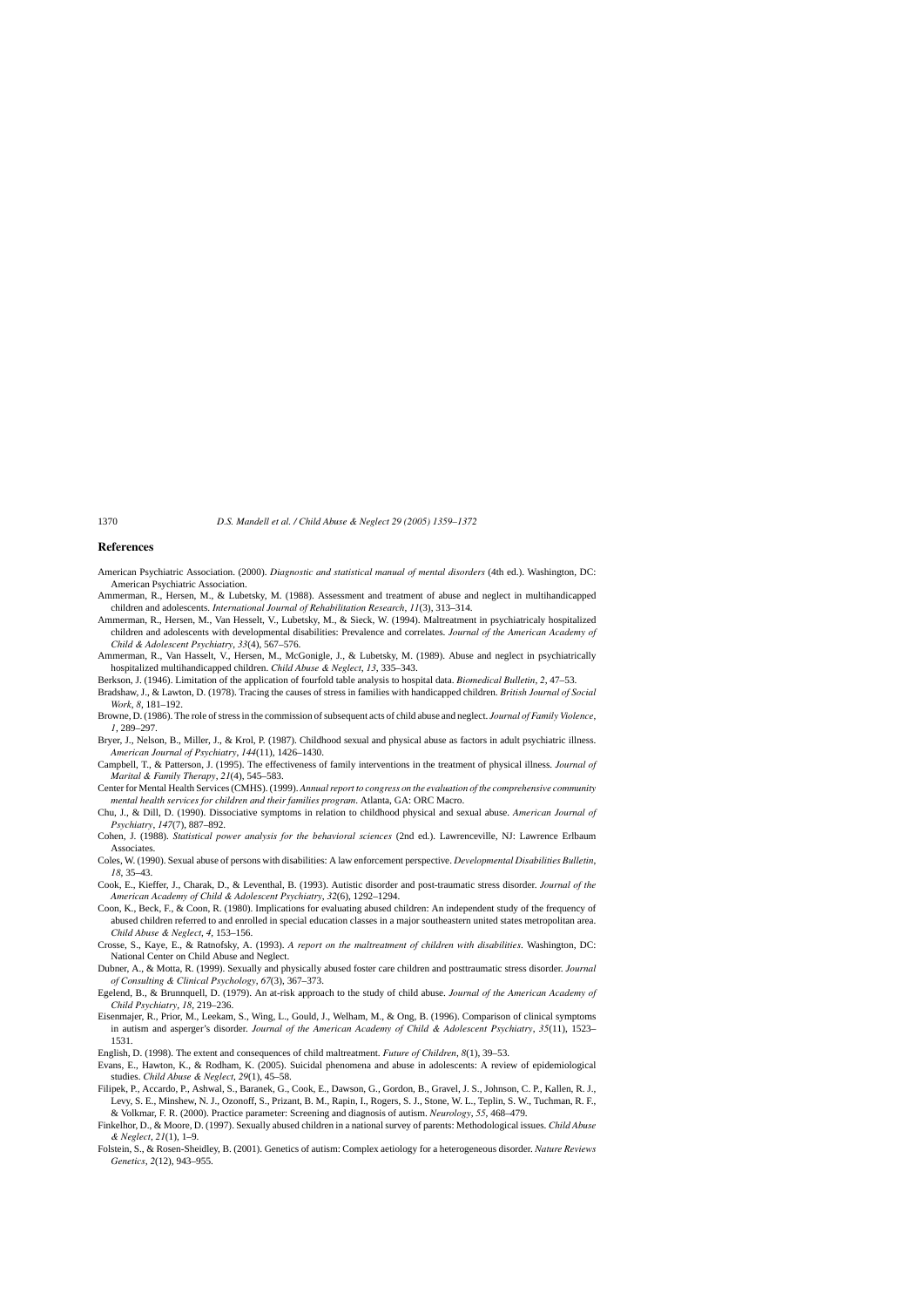- <span id="page-12-0"></span>Fombonne, E. (2003). Epidemiological surveys of autism and other pervasive developmental disorders: An update. *Journal of Autism and Developmental Disorders*, *33*(4), 365–382.
- Fombonne, E., Heavey, L., Smeeth, L., Rodrigues, L., Cook, C., Smith, P., Meng, L. Y., & Hall, A. J. (2004). Validation of the diagnosis of autism in general practitioner records. *BMC Public Health*, *4*(Article 5).
- Gallagher, J., Beckman, P., & Cross, A. (1983). Families of handicapped children: Sources of stress and its amelioration. *Exceptional Children*, *50*, 10–19.
- Gelles, R. (1973). Child abuse as psychopathology: Sociological critique and reformulation. *American Journal of Orthopsychiatry*, *43*(4), 611–621.
- Hill, A., Bolte, S., Petrova, G., Beltcheva, D., Tacheva, S., & Poustka, F. (2001). Stability and interpersonal agreement of the interview-based diagnosis of autism. *Psychopathology*, *34*(4), 187–191.
- Holden, E., Friedman, R., & Santiago, R. (2001). Overview of the national evaluation of the comprehensive community mental health services for children and their families program. *Journal of Emotional and Behavioral Disorders*, *9*(1), 4–12.
- Hosmer, D., & Lemeshow, S. (2001). *Applied logistic regression, textbook and solutions manual* (2nd ed.). Hoboken, NJ: Wiley-Interscience.
- Howlin, P., & Clements, J. (1995). Is it possible to assess the impact of abuse on children with pervasive developmental disorders? *Journal of Autism and Developmental Disorders*, *25*(4), 337–354.
- Jacobson, J., & Mulick, J. (2000). System and cost research issues in treatments for people with autistic disorders. *Journal of Autism & Developmental Disorders*, *30*(6), 585–593.
- Jarbrink, K., & Knapp, M. (2001). The economic impact of autism in Britain. *Autism*, *5*(1), 7–22.
- Kamsner, S., & McCabe, M. (2000). The relationship between adult psychological adjustment and childhood sexual abuse, childhood physical abuse, and family-of-origin characteristics. *Journal of Interpersonal Violence*, *15*(12), 1243– 1261.
- Koller, R. (2000). Sexuality and adolescents with autism. *Sexuality & Disability*, *18*(2), 125–135.
- Konstantareas, M., & Lunsky, Y. (1997). Sociosexual knowledge, experience, attitudes, and interests of individuals with autistic disorder and developmental delay. *Journal of Autism & Developmental Disorders*, *27*(5), 397–413.
- Lunsky, Y., & Konstantareas, M. (1998). The attitudes of individuals with autism and mental retardation towards sexuality. *Education & Training in Mental Retardation & Developmental Disabilities*, *33*(1), 24–33.
- Mahoney, W., Szatmari, P., MacLean, J., Bryson, S., Bartolucci, G., Walter, S., Jones, M. B., & Zwaigenbaum, L. (1998). Reliability and accuracy of differentiating pervasive developmental disorder subtypes. *Journal of the American Academy of Child & Adolescent Psychiatry*, *37*(3), 278–285.
- Mansell, S., Sobsey, D., & Moskal, R. (1998). Clinical findings among sexually abused children with and without developmental disabilities. *Mental Retardation*, *36*, 12–22.
- Newport, P. (1991). *Linking child abuse with disability*. London: Barnardos.
- Nurcombe, B. (2000). Child sexual abuse i: Psychopathology. *Australian & New Zealand Journal of Psychiatry*, *34*(1), 85–91.
- Ogata, S., Silk, K., Goodrich, S., Lohr, N., Westen, D., & Hill, E. (1990). Childhood sexual and physical abuse in adult patients with borderline personality disorder. *American Journal of Psychiatry*, *147*(8), 1008–1013.
- Ousley, O., & Mesibov, G. (1991). Sexual attitudes and knowledge of high-functioning adolescents and adults with autism. *Journal of Autism & Developmental Disorders*, *21*(4), 471.
- Patterson, J., & Garwick, A. (1994). The impact of chronic illness on families: A family systems perspective. *Annals of Behavioral Medicine*, *16*(2), 131–142.
- Perkins, M., & Wolkind, S. (1991). Asperger's syndrome: Who is being abused? *Archives of Disease in Childhood*, *66*(6), 693–695.
- Robb, J. (1990). The dilemma of the mentally disabled sexual abuse victim. *Developmental Disabilities Bulletin*, *18*, 1–12.
- Sequeira, H., Howlin, P., & Hollins, S. (2003). Psychological disturbance associated with sexual abuse in people with learning disabilities—case-control study. *British Journal of Psychiatry*, *183*, 451–456.
- Sequeira, H., & Hollins, S. (2003). Clinical effects of sexual abuse on people with learning disability—Critical literature review. *British Journal of Psychiatry*, *182*, 13–19.
- Sobsey, D., & Mansell, S. (1994). Sexual abuse patterns of children with disabilities. *The International Journal of Children's Rights*, *2*, 96–100.
- Stein, M., Walker, J., Anderson, G., Hazen, A., Ross, C., Eldridge, G., & Forde, D. R. (1996). Childhood physical and sexual abuse in patients with anxiety disorders and in a commmunity sample. *American Journal of Psychiatry*, *153*(2), 275– 277.